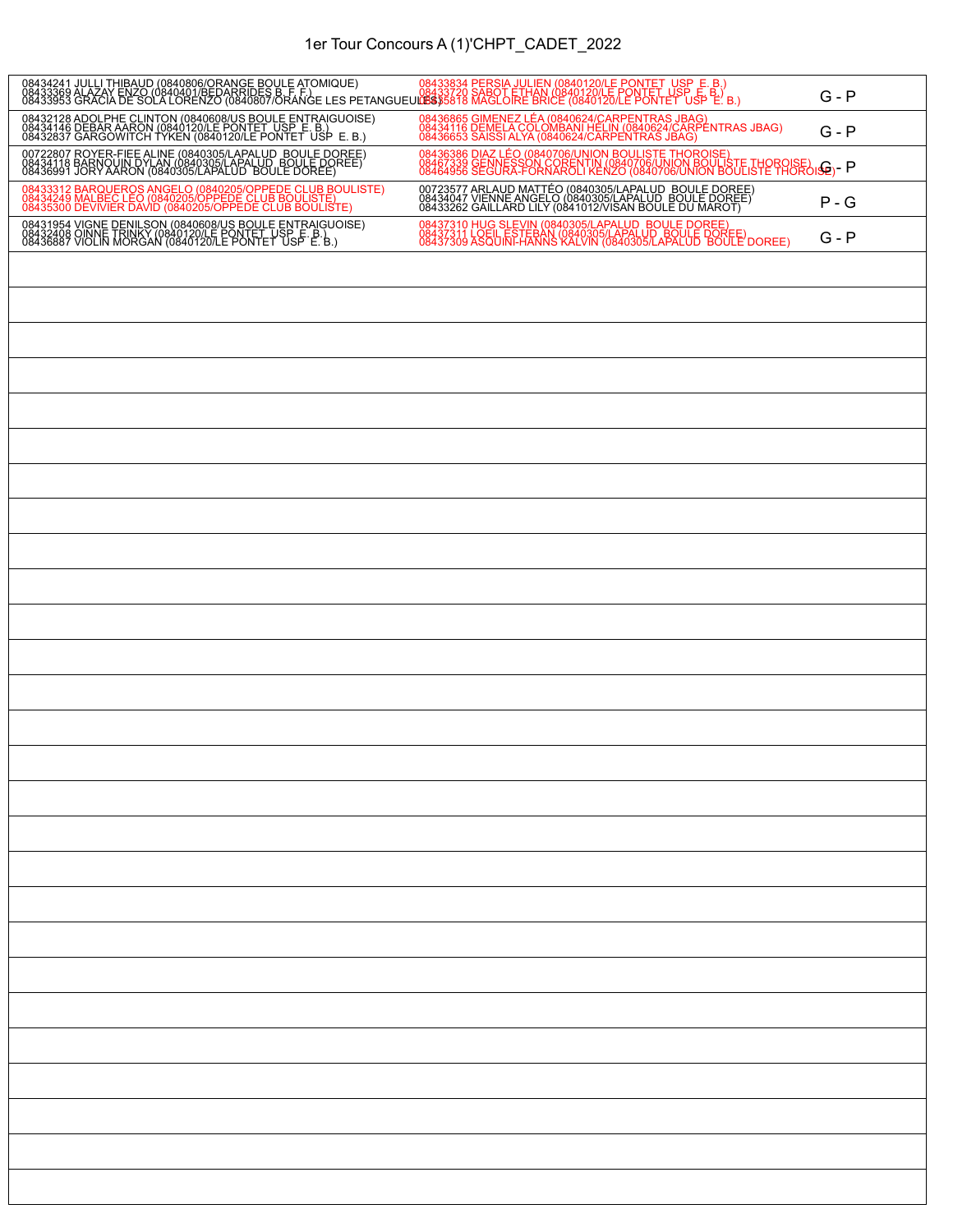| 00723577 ARLAUD MATTÉO (0840305/LAPALUD BOULE DOREE)<br>08434047 VIENNE ANGELO (0840305/LAPALUD BOULE DOREE)<br>08433262 GAILLARD LILY (0841012/VISAN BOULE DU MAROT)                                                                | Office |         |
|--------------------------------------------------------------------------------------------------------------------------------------------------------------------------------------------------------------------------------------|--------|---------|
| 08431954 VIGNE DENILSON (0840608/US BOULE ENTRAIGUOISE)<br>08432408 OINNE TRINKY (0840120/LE PONTET USP E.B.)<br>08436887 VIOLIN MORGAN (0840120/LE PONTET USP E.B.)                                                                 | Office |         |
| 00722807 ROYER-FIEE ALINE (0840305/LAPALUD BOULE DOREE)<br>08434118 BARNOUIN DYLAN (0840305/LAPALUD BOULE DOREE)<br>08436991 JORY AARON (0840305/LAPALUD BOULE DOREE)                                                                | Office |         |
| 08434241 JULLI THIBAUD (0840806/ORANGE BOULE ATOMIQUE)      08432128 ADOLPHE CLINTON (0840608/US BOULE ENTRAIGUOISE)<br>08433369 ALAZAY ENZO (0840401/BEDARRIDES B. F. F.)<br>08433953 GRACIA DE SOLA LORENZO (0840807/ORANGE LES PE |        | $G - P$ |
|                                                                                                                                                                                                                                      |        |         |
|                                                                                                                                                                                                                                      |        |         |
|                                                                                                                                                                                                                                      |        |         |
|                                                                                                                                                                                                                                      |        |         |
|                                                                                                                                                                                                                                      |        |         |
|                                                                                                                                                                                                                                      |        |         |
|                                                                                                                                                                                                                                      |        |         |
|                                                                                                                                                                                                                                      |        |         |
|                                                                                                                                                                                                                                      |        |         |
|                                                                                                                                                                                                                                      |        |         |
|                                                                                                                                                                                                                                      |        |         |
|                                                                                                                                                                                                                                      |        |         |
|                                                                                                                                                                                                                                      |        |         |
|                                                                                                                                                                                                                                      |        |         |
|                                                                                                                                                                                                                                      |        |         |
|                                                                                                                                                                                                                                      |        |         |
|                                                                                                                                                                                                                                      |        |         |
|                                                                                                                                                                                                                                      |        |         |
|                                                                                                                                                                                                                                      |        |         |
|                                                                                                                                                                                                                                      |        |         |
|                                                                                                                                                                                                                                      |        |         |
|                                                                                                                                                                                                                                      |        |         |
|                                                                                                                                                                                                                                      |        |         |
|                                                                                                                                                                                                                                      |        |         |
|                                                                                                                                                                                                                                      |        |         |
|                                                                                                                                                                                                                                      |        |         |
|                                                                                                                                                                                                                                      |        |         |
|                                                                                                                                                                                                                                      |        |         |